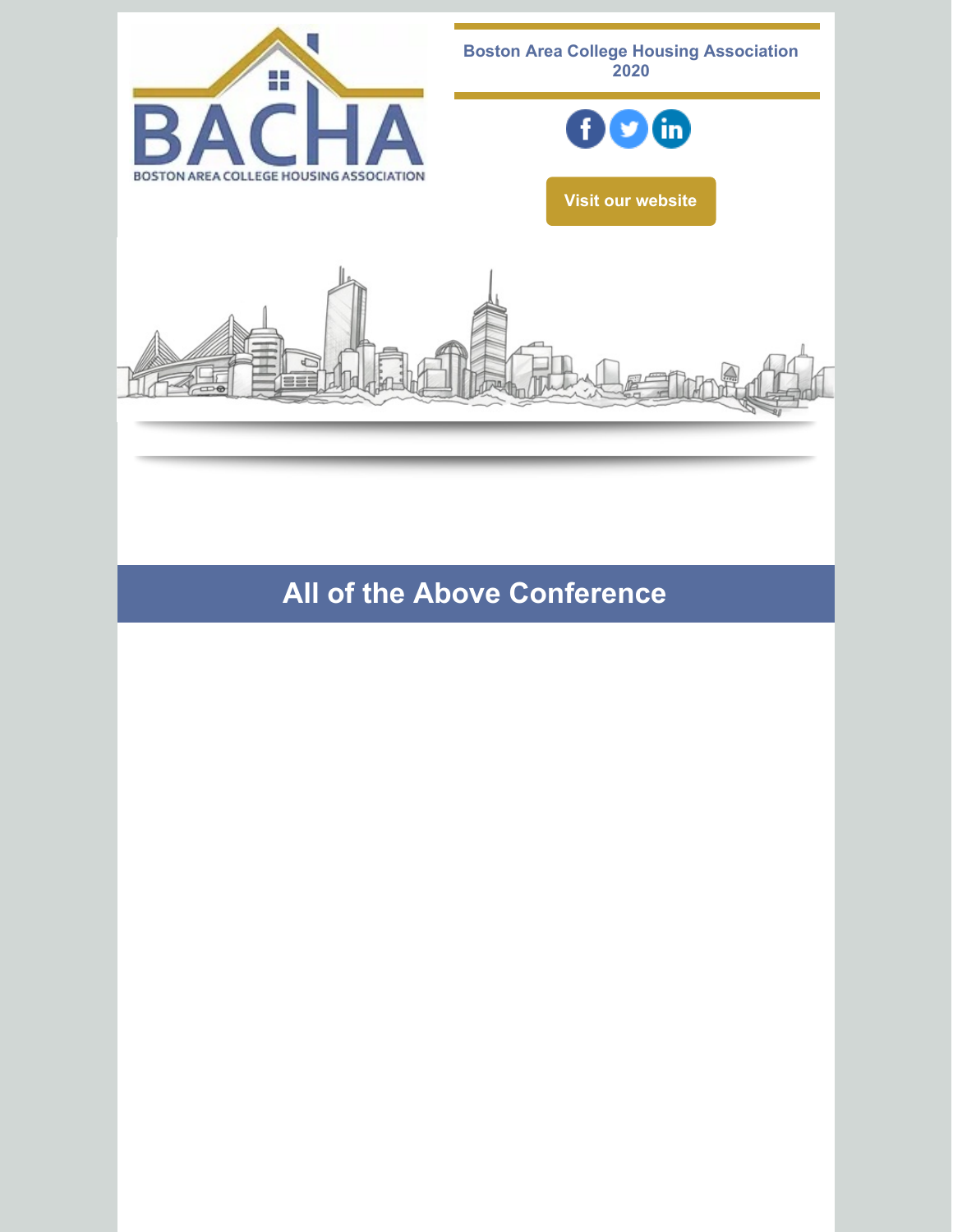**HOSTED BY MA-NASPA & BACHA** 

# **LAST CHANGE TO REGISTER**

ALL OF THE ABOVE CONFERENCE SATURDAY, FEBRUARY 1, 2020 ENDICOTT COLLEGE / BEVERLY, MA 9:15AM-3:30PM

**REGISTER NOW AT tinyurl.com/AOTA2020** REGISTRATION CLOSES JANUARY 17TH

**[Register](http://tinyurl.com/AOTA2020) Here!**

## **NESAPC Host Bid and Volunteers**

We are currently looking for host site bids for our annual NESAP Conference. We are also looking for volunteers for the planning committee. If you are interested in either, please visit the links below:

> <https://tinyurl.com/NESAPCHostSite> <https://tinyurl.com/NESAPCCommittee>

# **Let's BACHA 'bout It!**

A seemingly innocuous question to ask students at the start of the term is about their break. We might not always know or realize the implications of that question for some of our students without family privilege. Sara Gamez writes in a 2018 NASPA blog post:

*"Through my work with foster youth support programs in higher education, I have seen many of my students struggle emotionally and financially during the winter holiday break. Many struggle financially towards the end of the semesters, after trying to make every dollar of their financial aid stretch until the following semester aid disburses. Others have shared that they struggle with not knowing how to respond when they are asked about their plans for the winter holidays break, especially as it relates to family. The complexities of their family dynamics before and during foster care have fragmented their relationships with biological parents, siblings or extended family. These complexities are often difficult to explain to their non-foster care peers, faculty or staff, or for them to comprehend, especially if they have a high quality of family privilege."*